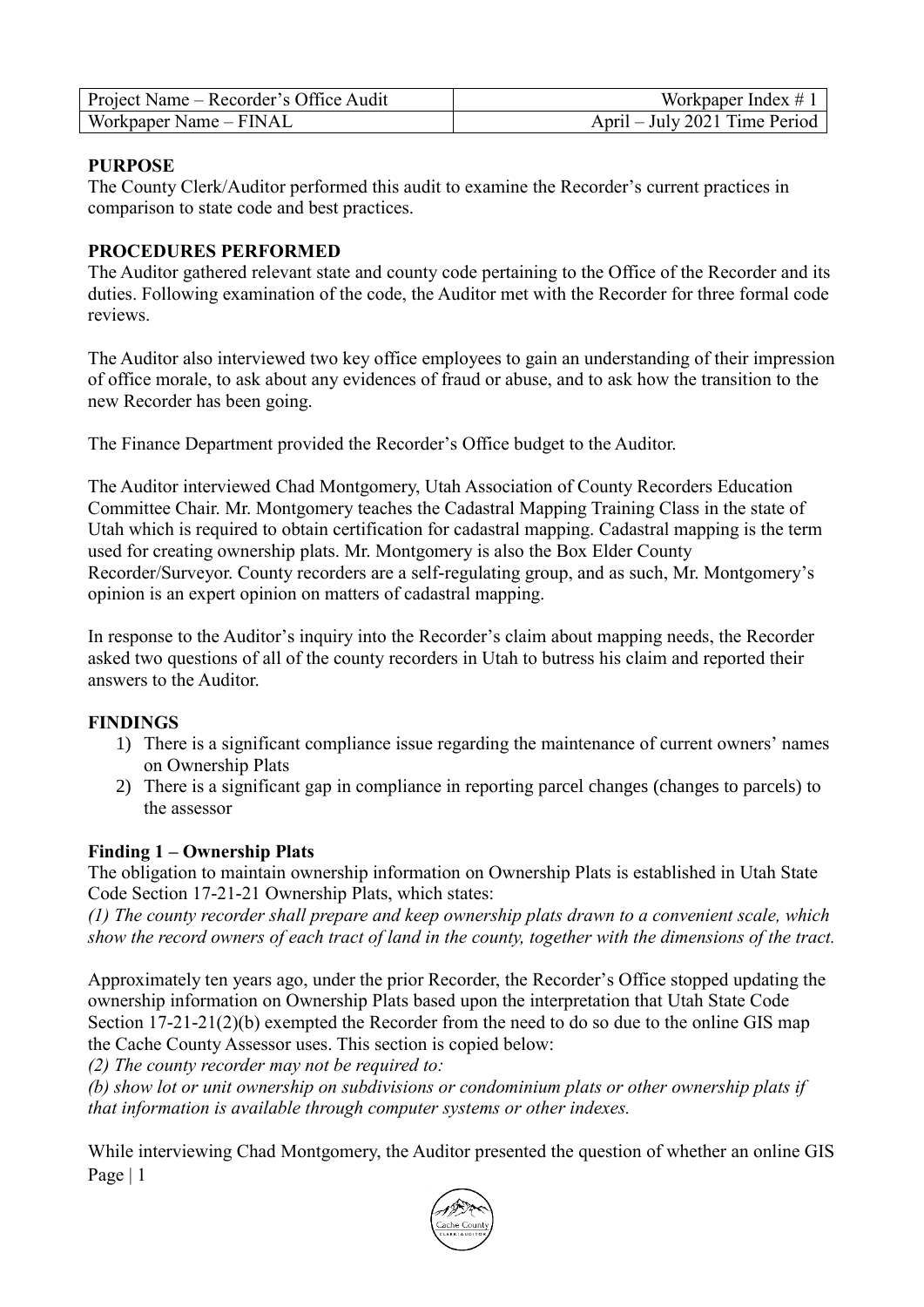map adequately meets the code requirements for an Ownership Plat. Mr. Montgomery stated that it could by purchasing additional, very expensive add-ons to their continuing licensing subscriptions, but it would remain, nonetheless, difficult due to labelling. In order to continue to comply with Utah State Code, in Box Elder County, he has continued to label the physical maps. Please see APPENDIX – OBSERVATIONS - Observation 2 - Implementation for more discussion.

All county recorders who responded to a query from the Recorder affirmed that they do update ownership on Ownership Plats. They are the recorders from the counties of Summit, Uintah, Tooele, Iron, Davis, Wayne, Washington, Sevier, Weber, Utah and Millard, and Box Elder. See APPENDIX – OBSERVATIONS – Observation 1 – Ownership Plats Discussion for more discussion.

This audit finds that the Recorder's Office does have a duty to maintain current owners' names on Ownership Plats and is not in compliance with state code in maintaining current owners' names on Ownership Plats.

# **Finding 2 – Parcel Changes (Changes to Parcels)**

Utah State Code Section 17-21-22(1)(a), a subsection of 17-21-22 Annual revision -- Reporting changes in ownership to county assessors -- Use of geographic information systems or computer systems states:

*(1) The county recorder shall:*

*(a) each year, prepare copies of ownership plats and descriptions, showing record owners at noon on January 1;*

The Office did not meet the section 17-21-22(1)(a) deadline, just before the current Recorder took office. The Office did not meet the January 30, 2021 section 17-21-22(1)(b) deadline. However, in May 2021 it did complete all of the prior Recorder's parcel changes backed up since June 2020. At its current trajectory, the Office will miss the section 17-21-22(1)(c) August 15 deadline. At its current trajectory, the Office will miss the section 17-21-22(1)(d) post-August 15 monthly deadlines. They are working through this year's backlog created prior to the current Recorder taking office. This backlog has caused the Recorder's Office to miss the deadlines and will cause the Office to miss the deadlines in subsections  $17-21-22(1)(a)$ , (b), (c), and (d).

The Auditor was shown the stack of parcel changes yet to be completed. The only persons in the Office with the expertise to complete these were the prior Recorder and the current Recorder. Meanwhile, the Recorder has other duties.

This audit finds that the Recorder's Office is not in compliance with state code in reporting parcel changes to the county assessor.

## **RECOMMENDATIONS**

- 1) Hire and Train Additional Staff
- 2) Use Collected Fees to Hire More Staff
- 3) Use Any Excess Recording Fees to Update Backlogged Ownership Plats

## **Recommendation 1 – Hire and Train Additional Staff**

The Office did not have sufficient resources to complete all required duties under the prior Recorder and the issue has continued into the current administration. Diffusion of the workload to additional staff will allow the Recorder to focus more time on those technical tasks demanding the Recorder's attention – most urgently with regard to parcel changes.

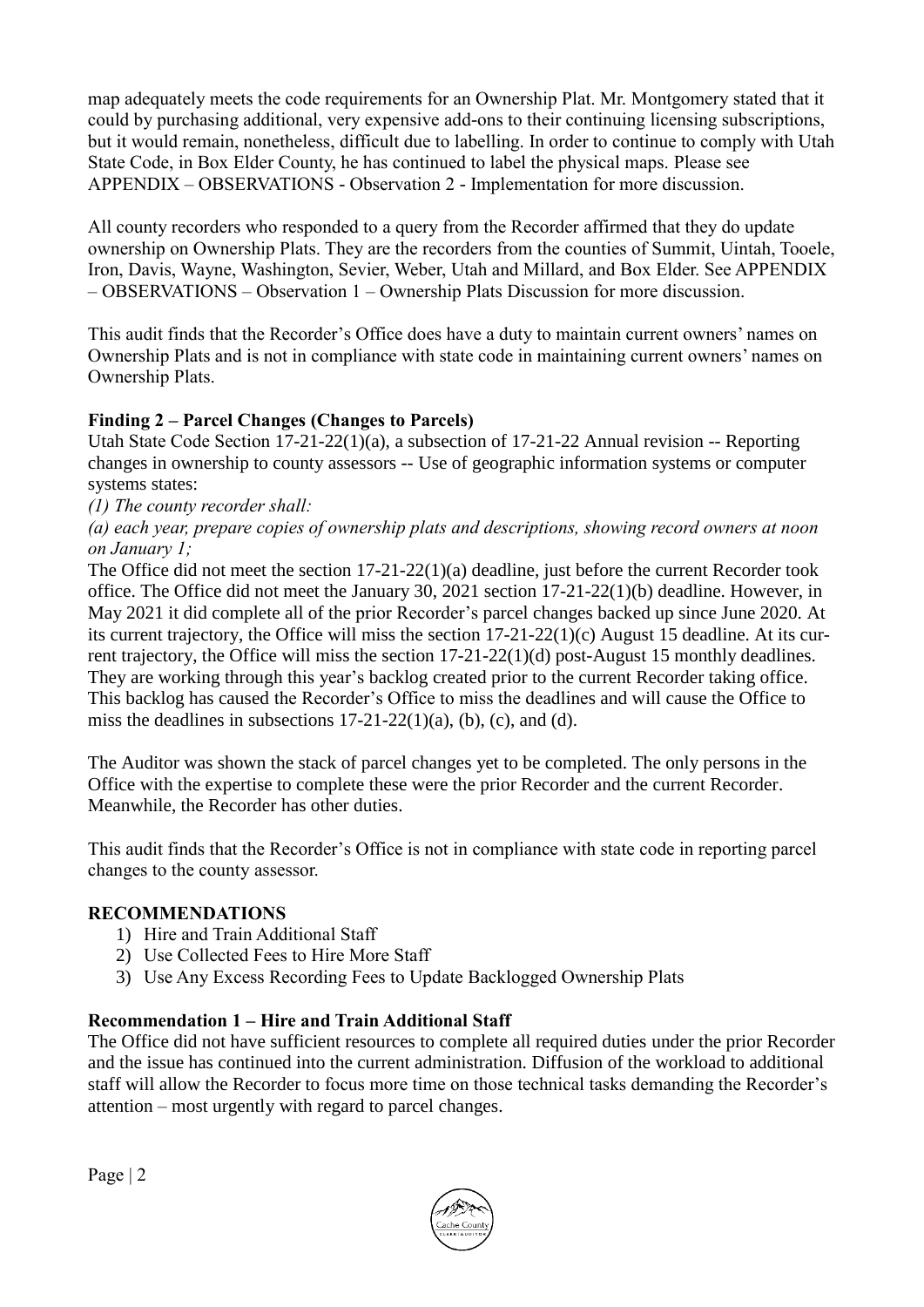The Recorder is training current staff and would like to train new hires in AutoCAD and mapping so that the Recorder is no longer indespensible to the successful operation of the Recorder's Office. This training will provide continuity of operation should any change in leadership occur.

Once hires are appropriately trained in AutoCAD, they will have a transferable skill which makes county pay scales an important factor in attracting and retaining talent. Preferably, new hires will have such skill already. Unfortunately, the Recorder's Office has had difficulty filling its open positions. Current staff claims to be happy with the current work environment, so it seems the difficulty in hiring can be attributed to other factors besides a poor working environment.

Wages need to be high enough to attract and retain qualified staff. The need for mapping of Ownership Plats and working through parcel changes means there needs to be a number of such persons hired.

This audit recommends increasing the number of mapping positions to meet Recorder's Office needs and offering wages which will attract and keep talent.

## **Recommendation 2 – Use Collected Fees to Hire More Staff**

The state legislature ensured there would be enough money available to the county Recorders' Offices across the state to effectively serve the public when they established a mandatory statewide recording fee increase in May 2019. The budget for the Cache County Recorder's Office is much smaller than the amount brought in by these new recording fees. In 2020, \$1,453,599.15 was paid in recording fees, while the revised 2021 budget for the Recorder's Office is \$587,800.00. This year's budget is a little less than 41% of last year's recording fees. Cache County is fortunate to have this money available to solve this crisis. If there is any question whether addressing this crisis with these funds is appropriate, an inquiry to the legislature as to legislative intent could be made. See Utah State Code Section 17-21-18.5(7).

This audit recommends a dramatic increase in the budget for the Recorder's Office to hire and retain qualified staff to bring the Recorder's Office into compliance with state code on Ownership Maps and parcel changes.

#### **Recommendation 3 – Use Any Excess Recording Fees to Update Backlogged Ownership Plats** Updating the Ownership Plats is a one-time multi-year project to digitize records. It is temporary work, not necessarily needing full-time long-term employees. Employees would need skill and training in AutoCAD and mapping. Parts of this multi-year project could potentially be outsourced.

This audit recommends any excess recording fees be used to update the backlogged Ownership Plats.

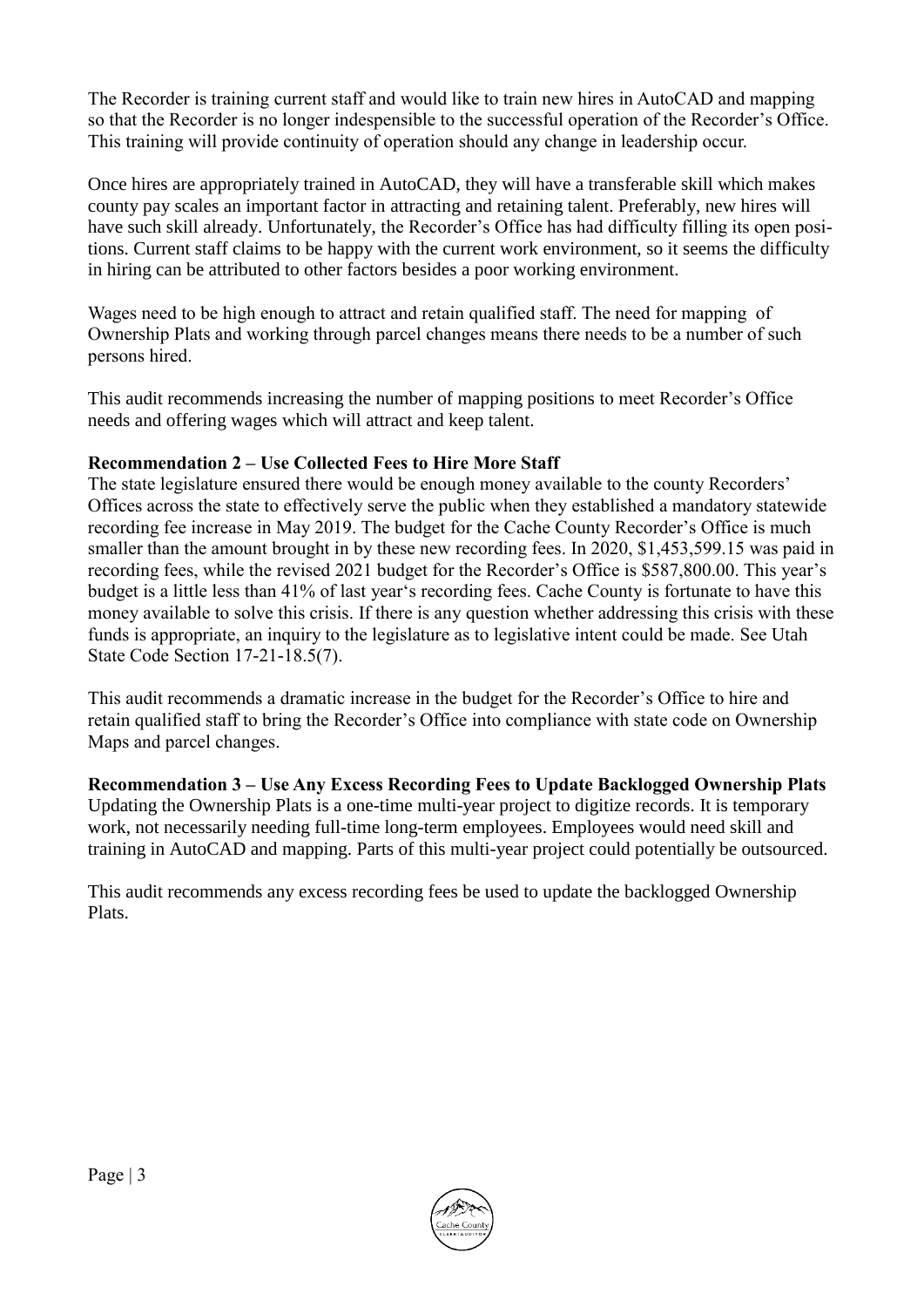## **APPENDIX**

## 1) Observations

2) See spreadsheet titled "Recorder's Office Compliance Worksheet" for line by line compliance checklist

## **OBSERVATIONS**

These observations arose from the Auditor's investigation, but do not rise to the level of findings or recommendations. They were triggered by the process or garnered from individuals involved in the process.

## **Observation 1 – Ownership Plats Discussion**

The Auditor asked the Recorder to provide evidence in support of his assertion that he has the obligation he purports to have with regard to Ownership Plats. The Recorder posed two questions to all other Utah recorders: "1) Do you believe that an online GIS map which shows current ownership on a parcel layer is sufficient or adequate to fulfill 17-21-21, and that the actual ownership plats then do not need to keep up to date current ownership on them?" Doing so would rely upon Utah State Code Section 17-21-21(3) which states:

*Nothing in this chapter precludes the use of geographic information systems or computer systems by the recorder if the systems include all of the information required by this section.*

The sentiment of County Recorders across Utah may be summed up best by Jerry Houghton, Tooele County Recorder who responded with the statement, "However, that does not transfer responsibility to another office. The statutory responsibility lies with the Recorder."

In response to the second question posed to the recorders, "2) Are there any among you that are not updating current ownership on your ownership plats?," Mr. Houghton quoted The Utah State Tax Commission [Mapping and Parcel Identification Standards of Practice \(July 2010\),](https://propertytax.utah.gov/standards/standard08.pdf) then stated, "There are a lot of 'shalls' in the standard. We are still doing both. Ou<sup>[r]</sup> online [GIS] map does not depict every[thing] that is supposed to be included, such as dimensions."

#### **Observation 2 – Implementation**

For Ownership Plats, the options available to bring the Cache County Recorder's Office into compliance with state code, utilizing best practices across the state are: 1) Update and then maintain the ownership information on the physical maps, 2) Purchase the expensive online GIS add-ons, then update those online GIS maps with the Recorder's Office maintaining full equal control over those maps, or 3) Digitize maps using AutoCAD as was done by the Weber County Recorder's Office.

The prior Recorder created hand-drawn maps. While that painstaking process worked for many years, new technology has replaced hand-drawn mapping. Updating the hand-drawn Ownership Plats would nonetheless be labor-intensive even if that skill were available to the Recorder's Office, which it is not. The Ownership Plats need to have information updated on them, so it would be worthwhile to update the maps into a digital format at the same time their information is updated. This would utilize the current Recorder's modern skills and training.

The online GIS add-ons would allow the Recorder's Office to modify the online maps, but those maps are maintained by another department. Based on the interview with Mr. Montgomery, these add-ons are expensive and still less-than-ideal. Details on this solution may be investigated further by the Recorder's Office, but the Recorder does not have as much technical expertise in this method

Page | 4